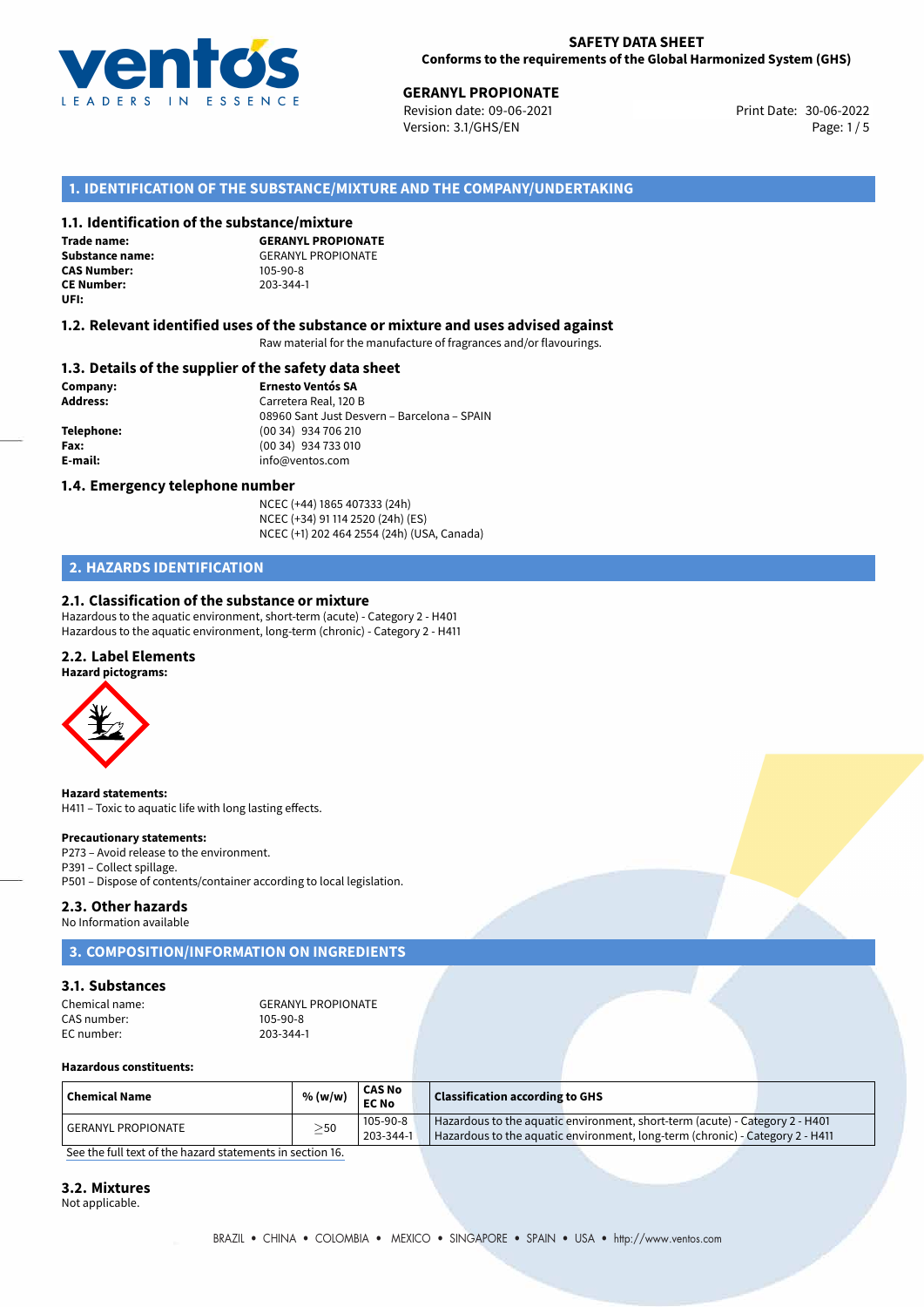

30-06-2022 **GERANYL PROPIONATE** Revision date: 09-06-2021 Print Date: Version: 3.1/GHS/EN Page: 2 / 5

## **4. FIRST-AID MEASURES**

## **4.1. Description of necessary first aid measures**

| Ingestion:    | Rinse mouth with water.<br>Obtain medical advice.<br>Keep at rest. Do not induce vomiting.                                                           |
|---------------|------------------------------------------------------------------------------------------------------------------------------------------------------|
| Eye contact:  | In case of contact with eyes, rinse immediately with plenty of water for at least 15 minutes and seek medical advice.                                |
| Inhalation:   | Remove person to fresh air and keep at rest.<br>Seek immediate medical advice.                                                                       |
| Skin contact: | Take off immediately all contaminated clothing.<br>Thoroughly wash affected skin with soap and water.<br>Seek medical attention if symptoms persist. |

#### **4.2. Most important symptoms and effects, both acute and delayed** No information available.

# **4.3. Indication of any immediate medical attention and special treatment needed**

No information available.

## **5. FIRE-FIGHTING MEASURES**

## **5.1. Extinguishing Media**

Water spray, carbon dioxide, dry chemical powder or appropriate foam. For safety reasons do not use full water jet.

## **5.2. Special hazards arising from the substance or mixture**

Known or Anticipated Hazardous Products of Combustion: Emits toxic fumes under fire conditions.

## **5.3. Advice for firefighters**

High temperatures can lead to high pressures inside closed containers. Avoid inhalation of vapors that are created. Use appropriate respiratory protection. Do not allow spillage of fire to be poured into drains or watercourses. Wear self-contained breathing apparatus and protective clothing.

## **6. ACCIDENTAL RELEASE MEASURES**

## **6.1. Personal precautions, protective equipment and emergency procedures**

Evacuate surronding areas. Ensure adequate ventilation. Keep unnecessary and unprotected personnel from entering. Do not breathe vapor/spray. Avoid contact with skin and eyes. Information regarding personal protective measures: see section 8.

## **6.2. Environmental precautions**

To avoid possible contamination of the environment, do not discharge into any drains, surface waters or groundwaters.

## **6.3. Methods and materials for containment and cleaning up**

Cover with an inert, inorganic, non-combustible absorbent material (e.g. dry-lime, sand, soda ash). Place in covered containers using non-sparking tools and transport outdoors. Avoid open flames or sources of ignition (e.g. pilot lights on gas hot water heater). Ventilate area and wash spill site after material pickup is complete.

## **6.4. Reference to other sections**

Information regarding exposure controls, personal protection and disposal considerations can be found in sections 8 and 13.

# **7. HANDLING AND STORAGE**

## **7.1. Precautions for safe handling**

Do not store or handle this material near food or drinking water. Do not smoke. Avoid contact with the eyes, skin and clothing. Wear protective clothing and use glasses. Observe the rules of safety and hygiene at work. Keep in the original container or an alternative made from a compatible material.

## **7.2. Conditions for safe storage, including any incompatibilities**

Store in tightly closed and preferably full containers in a cool, dry and ventilated area, protected from light. Keep away from sources of ignition (e.g. hot surfaces, sparks, flame and static discharges). Keep away from incompatible materials (see section 10).

## **7.3. Specific end use(s)**

No information available.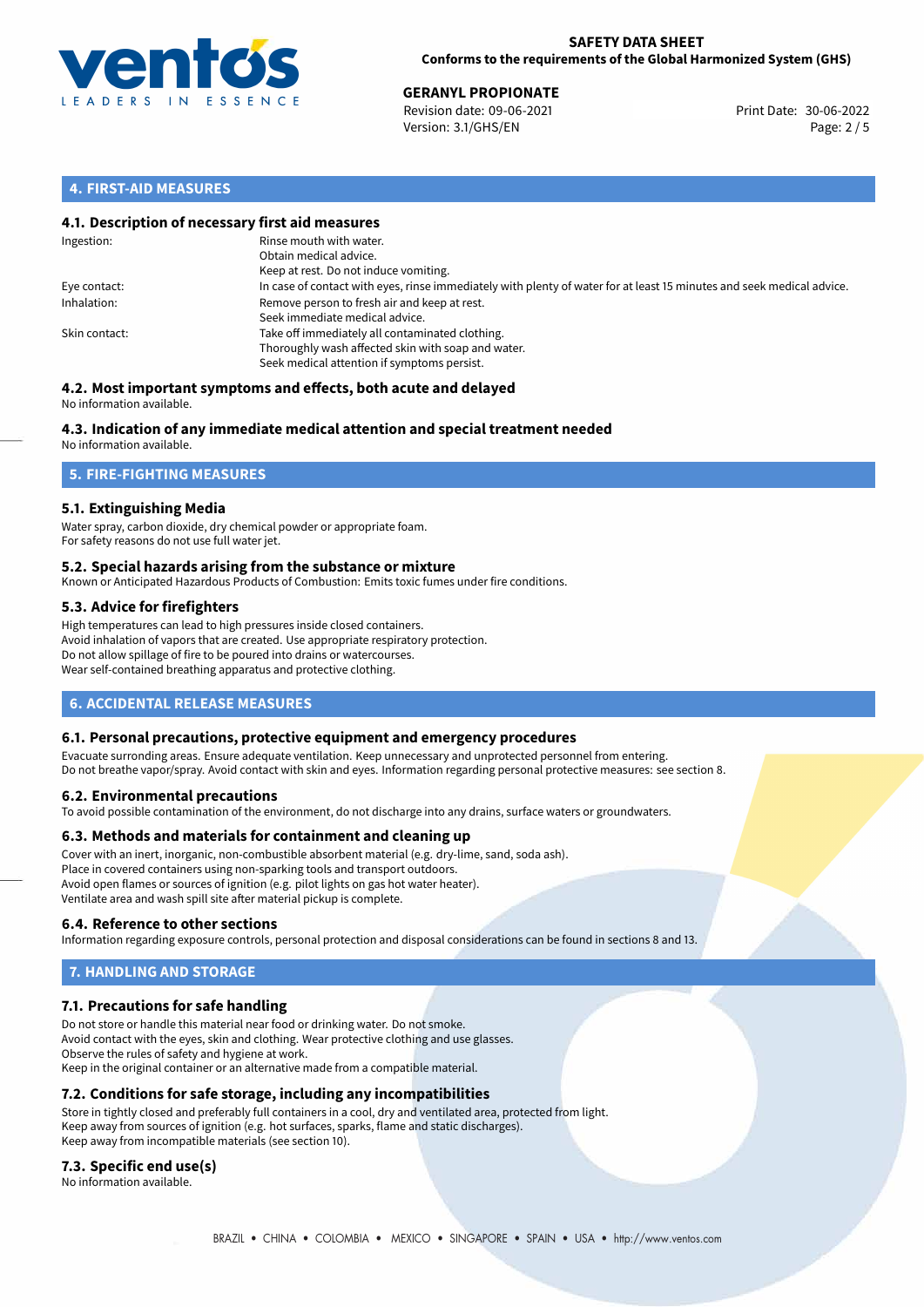

30-06-2022 **GERANYL PROPIONATE** Revision date: 09-06-2021 Print Date: Version: 3.1/GHS/EN Page: 3 / 5

## **8. EXPOSURE CONTROLS AND PERSONAL PROTECTION**

#### **8.1. Control parameters**

Components with occupational exposure limits: None known.

#### **8.2. Exposure controls**

Measures should be taken to prevent materials from being splashed into the body. Provide adequate ventilation, according to the conditions of use. Use a mechanical exhaust if required.

#### **8.3. Individual protection measures, such as personal protective equipment**

| Eye/Face protection:             | Chemical safety goggles are recommended. Wash contaminated goggles before reuse.                                                            |
|----------------------------------|---------------------------------------------------------------------------------------------------------------------------------------------|
| Hand Protection:                 | Chemical-resistant gloves are recommended. Wash contaminated gloves before reuse.                                                           |
| Body protection:                 | Personal protective equipment for the body should be selected based on the task being performed and the risks                               |
|                                  | involved.                                                                                                                                   |
| <b>Respiratory Protection:</b>   | In case of insufficient ventilation, use suitable respiratory equipment.                                                                    |
| Environmental exposure controls: | Emissions from ventilation or process equipment should be checked to ensure they comply with environmental<br>protection legislation.       |
|                                  | In some cases, filters or engineering modifications to the process equipment will be necessary to reduce emissions to<br>acceptable levels. |

## **9. PHYSICAL AND CHEMICAL PROPERTIES**

## **9.1. Information on basic physical and chemical properties**

| Appearance:                            | Liguid                         |
|----------------------------------------|--------------------------------|
| Colour:                                | Conforms to standard           |
|                                        |                                |
| Odour:                                 | Conforms to standard           |
| Odour theshold:                        | Not determined                 |
| pH:                                    | Not determined                 |
| Melting point/freezing point:          | Not determined                 |
| Boling point/boiling range (°C):       | $252 - 254$                    |
| Flash point:                           | $110^{\circ}$ C                |
| Evaporation rate:                      | Not determined                 |
| Flammability:                          | Not determined                 |
| Lower flammability/Explosive limit:    | Not determined                 |
| Upper flammability/Explosive limit:    | Not determined                 |
| Vapour pressure:                       | $0,02$ mm Hg (20 $^{\circ}$ C) |
| Vapour Density:                        | $>1$ (AIR = 1)                 |
| Density:                               | 0,901-0,909 g/mL (20°C)        |
| Relative density:                      | $0,901 - 0,909$ (20°C)         |
| Water solubility:                      | <b>INSOLUBLE IN WATER</b>      |
| Solubility in other solvents:          | SOLUBLE IN ETHANOL             |
| Partition coefficient n-octanol/water: | log Pow 4,64                   |
| Auto-ignition temperature:             | Not determined                 |
| Decomposition temperature:             | Not determined                 |
| Viscosity, dynamic:                    | Not determined                 |
| Viscosity, kinematic:                  | Not determined                 |
| Explosive properties:                  | Not determined                 |
| Oxidising properties:                  | <b>NONE EXPECTED</b>           |
|                                        |                                |

# **10. STABILITY AND REACTIVITY**

#### **10.1. Reactivity**

No hazardous reactions if stored and handled as prescribed/indicated.

#### **10.2. Chemical stability**

The product is stable if stored and handled as prescribed/indicated.

## **10.3. Possibility of hazardous reactions**

No hazardous reactions if stored and handled as prescribed/indicated.

## **10.4. Conditions to Avoid**

Conditions to Avoid: Excessive heat, flame or other ignition sources.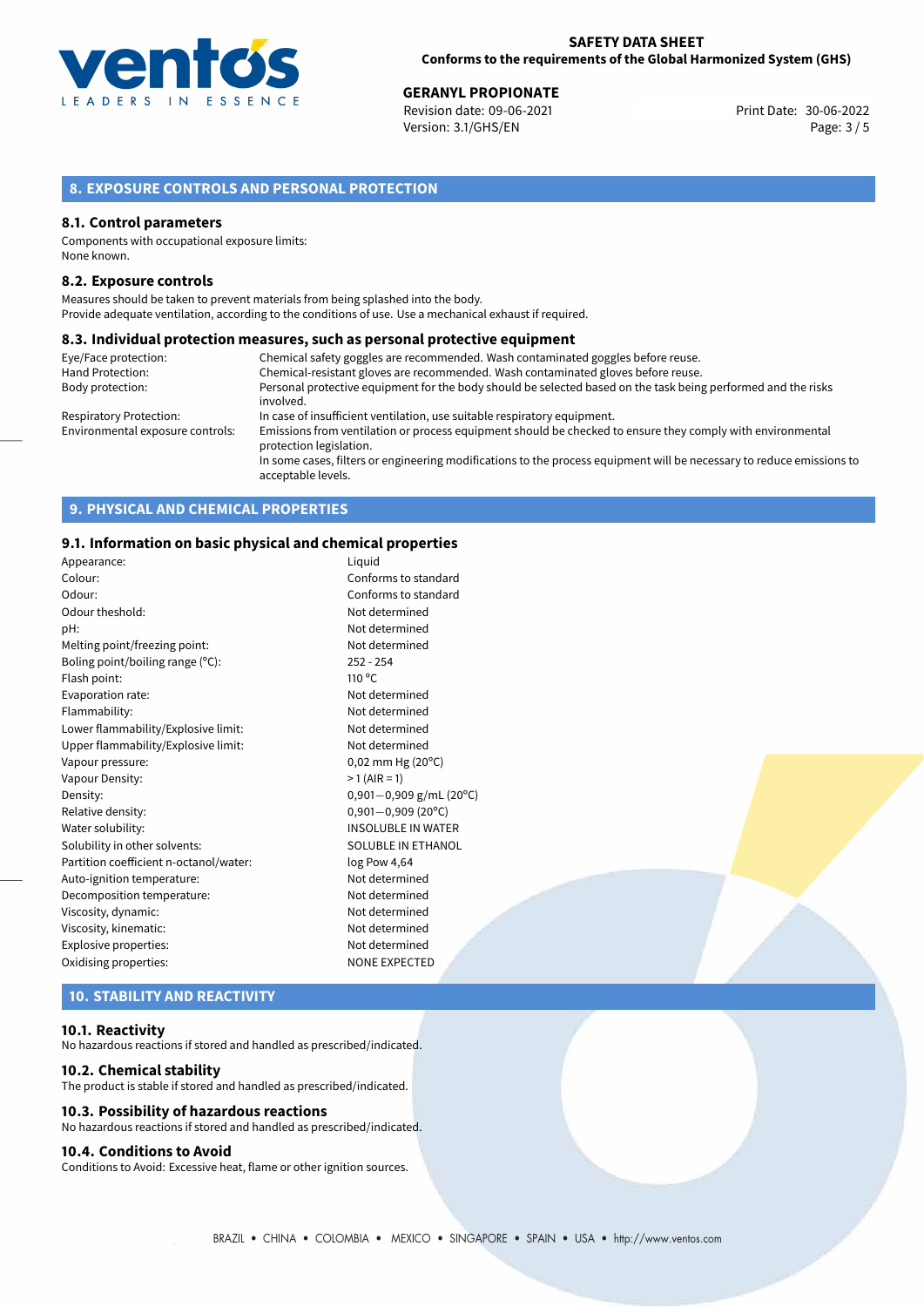

30-06-2022 **GERANYL PROPIONATE** Revision date: 09-06-2021 Print Date: Version: 3.1/GHS/EN Page: 4 / 5

## **10.5. Incompatible materials**

Avoid contact with strong acids and bases and oxidizing agents.

## **10.6. Hazardous decomposition products**

During combustion may form carbon monoxide and unidentified organic compounds.

# **11. TOXICOLOGICAL INFORMATION**

| Based on the data available, the criteria for classification are not met. |
|---------------------------------------------------------------------------|
| Based on the data available, the criteria for classification are not met. |
| Based on the data available, the criteria for classification are not met. |
| Based on the data available, the criteria for classification are not met. |
| Based on the data available, the criteria for classification are not met. |
| Based on the data available, the criteria for classification are not met. |
| Based on the data available, the criteria for classification are not met. |
| Based on the data available, the criteria for classification are not met. |
| Based on the data available, the criteria for classification are not met. |
| Based on the data available, the criteria for classification are not met. |
|                                                                           |

## **12. ECOLOGICAL INFORMATION**

### **12.1. Toxicity**

**Assessment:** Toxic to aquatic life with long lasting effects. **Experimental/calculated data:**

No information available.

## **12.2. Degradability**

No information available.

## **12.3. Bioaccumulative potential**

No information available.

## **12.4. Soil mobility**

No information available.

## **12.5. Other adverse effects**

See also sections 6, 7, 13 and 15 Do not allow to get into waste water or waterways.

## **13. DISPOSAL CONSIDERATIONS**

#### **13.1. Waste treatment methods**

Dispose of in accordance with national and local environmental regulations.

## **14. TRANSPORT INFORMATION**

|                                  | <b>ADR/RID/ADN</b>        |  | <b>IMDG</b>               |  | <b>IATA-ICAO</b>          |  |
|----------------------------------|---------------------------|--|---------------------------|--|---------------------------|--|
| 14.1. UN Number                  | UN3082                    |  | <b>UN3082</b>             |  | <b>UN3082</b>             |  |
| 14.2. UN Proper Shipping Name    | ENVIRONMENTALLY HAZARDOUS |  | ENVIRONMENTALLY HAZARDOUS |  | ENVIRONMENTALLY HAZARDOUS |  |
|                                  | SUBSTANCE, LIQUID, N.O.S. |  | SUBSTANCE, LIQUID, N.O.S. |  | SUBSTANCE, LIQUID, N.O.S. |  |
|                                  | (GERANYL PROPIONATE)      |  | (GERANYL PROPIONATE)      |  | (GERANYL PROPIONATE)      |  |
| 14.3. Transport Hazard Class(es) |                           |  |                           |  |                           |  |
| 14.4. Packing Group              | Ш                         |  | $\mathbf{III}$            |  | $\mathbf{III}$            |  |
| 14.5. Environmental hazards      | Yes                       |  | Yes                       |  | Yes                       |  |
| Additional information           |                           |  |                           |  |                           |  |

## **14.6 Special precautions for user**

None known

## **14.7. Transport in bulk according to Annex II of MARPOL 73/78 and the IBC Code**

No information available